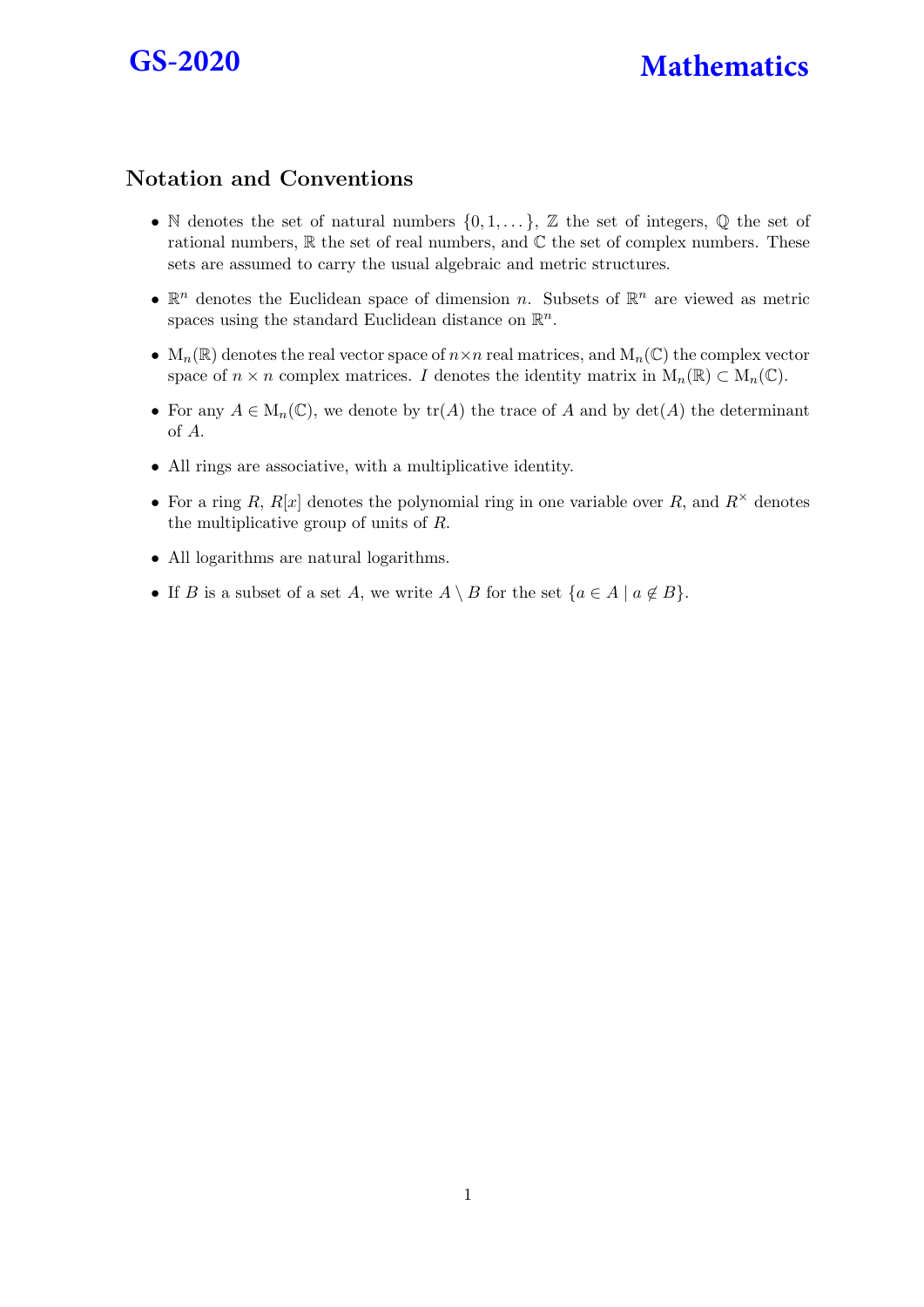## PART A

Answer the following multiple choice questions.

1. Consider the sequences  $\{a_n\}_{n=1}^{\infty}$  and  $\{b_n\}_{n=1}^{\infty}$  defined by

$$
a_n = (2^n + 3^n)^{1/n}
$$
 and  $b_n = \frac{n}{\sum_{i=1}^n \frac{1}{a_i}}$ .

What is the limit of  ${b_n}_{n=1}^{\infty}$ ?

- (a) 2.
- $\checkmark$  (b) 3.
	- (c) 5.
	- (d) The limit does not exist.
- 2. Consider the set of continuous functions  $f : [0,1] \to \mathbb{R}$  that satisfy:

$$
\int_0^1 f(x)(1 - f(x)) dx = \frac{1}{4}.
$$

Then the cardinality of this set is:

- (a) 0.
- $\checkmark$ (b) 1.
	- (c) 2.
	- (d) more than 2.
- 3. Let  $f : \mathbb{R} \to \mathbb{R}$  be defined as:

$$
f(x) = \begin{cases} x^2 \sin \frac{1}{x}, & \text{if } x \neq 0, \text{ and} \\ 0, & \text{if } x = 0. \end{cases}
$$

Which of the following statements is correct?

- $\blacktriangleright$  (a) f is a surjective function.
	- (b) f is bounded.
	- (c) The derivative of f exists and is continuous on  $\mathbb R$ .
	- (d)  $\{x \in \mathbb{R} \mid f(x) = 0\}$  is a finite set.
- 4. Let  ${a_n}_{n=1}^{\infty}$  be a strictly increasing bounded sequence of real numbers such that  $\lim_{n\to\infty} a_n = A$ . Let  $f : [a_1, A] \to \mathbb{R}$  be a continuous function such that for each positive integer *i*,  $f|_{[a_i,a_{i+1}]}:[a_i,a_{i+1}] \to \mathbb{R}$  is either strictly increasing or strictly decreasing. Consider the set

 $B = \{M \in \mathbb{R} \mid \text{there exist infinitely many } x \in [a_1, A] \text{ such that } f(x) = M\}.$ 

Then the cardinality of  $B$  is: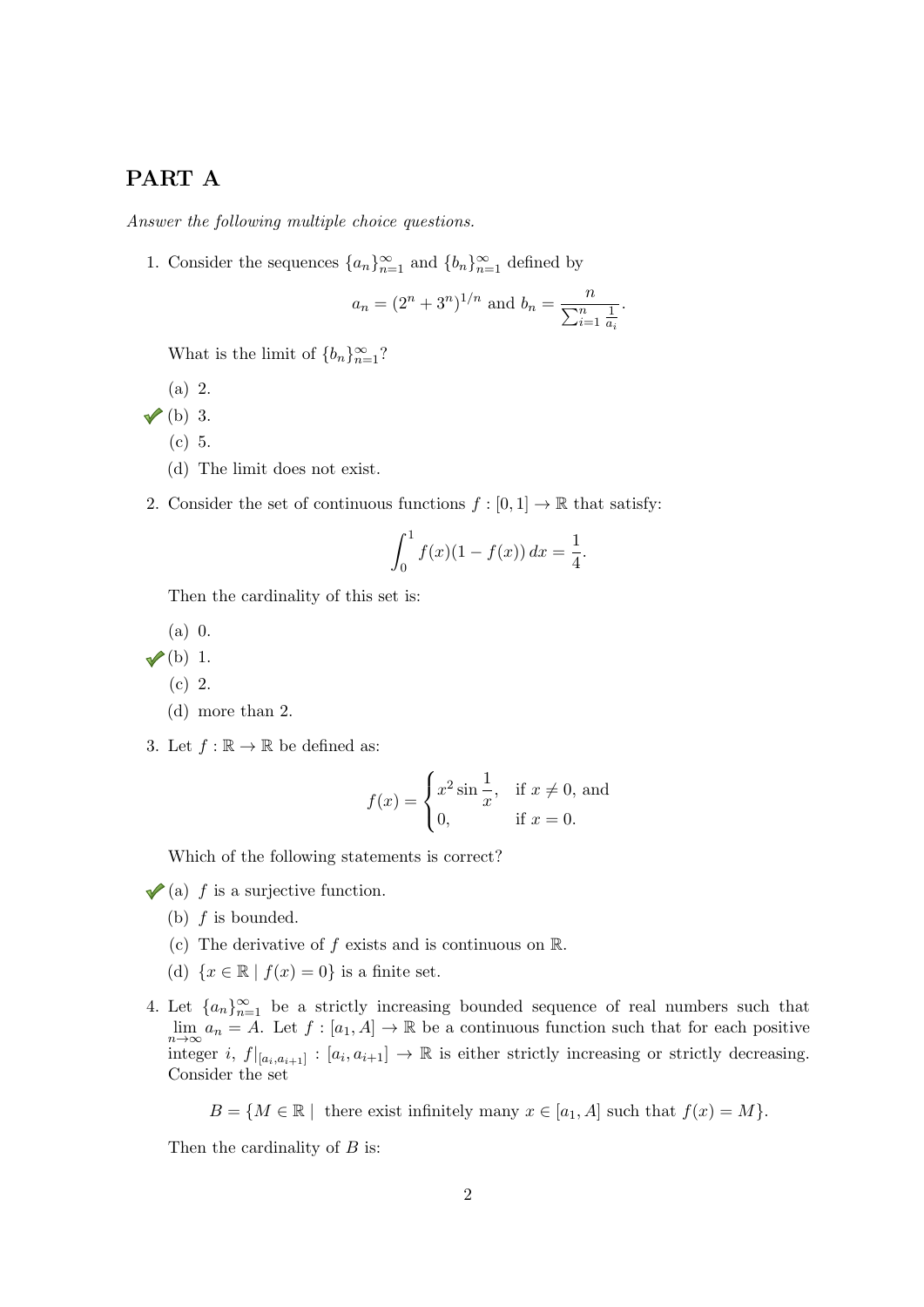- (a) necessarily 0.
- $\checkmark$  (b) at most 1.
	- (c) possibly greater than 1, but finite.
	- (d) possibly infinite.
- 5. Let  $f : \mathbb{R} \to \mathbb{R}$  be a function that satisfies:

$$
|f(x) - f(y)| \le |x - y| |\sin(x - y)|
$$
, for all  $x, y \in \mathbb{R}$ .

Which of the following statements is correct?

- (a)  $f$  is continuous but need not be uniformly continuous.
- (b)  $f$  is uniformly continuous but not necessarily differentiable.
- (c)  $f$  is differentiable, but its derivative may not be continuous.
- $\blacktriangleright$  (d) f is constant.

6. Let

$$
\mathcal{C} = \left\{ f : \mathbb{R} \to \mathbb{R} \mid f \text{ is differentiable, and } \lim_{x \to \infty} (2f(x) + f'(x)) = 0 \right\}.
$$

Which of the following statements is correct?

- (a) For each L with  $0 \neq L < \infty$ , there exists  $f \in C$  such that  $\lim_{x \to \infty} f(x) = L$ .
- (b) For all  $f \in \mathcal{C}$ ,  $\lim_{x \to \infty} f(x) = 0$ .
	- (c) There exists  $f \in \mathcal{C}$  such that  $\lim_{x \to \infty} f(x)$  does not exist.
	- (d) There exists  $f \in \mathcal{C}$  such that  $\lim_{x \to \infty} f(x) = \frac{1}{2}$ .

7. Let  $f(x) = \frac{\log(2+x)}{x}$  $\frac{(2+x)}{1+x}$  for  $x \ge 0$ , and  $a_m = \frac{1}{m}$ m  $\int_0^m f(t) dt$  for every positive integer m. Then the sequence  ${a_m}_{m=1}^{\infty}$ 

- (a) diverges to  $+\infty$ .
- (b) has more than one limit point.
- (c) converges and satisfies  $\lim_{m \to \infty} a_m = \frac{1}{2}$  $\frac{1}{2} \log 2.$ (d) converges and satisfies  $\lim_{m \to \infty} a_m = 0$ .
- 8. Let  $f : \mathbb{R} \to \mathbb{R}$  be a continuous function such that:

$$
|f(x) - f(y)| \ge \log(1 + |x - y|)
$$
, for all  $x, y \in \mathbb{R}$ .

Then:

- (a)  $f$  is injective but not surjective.
- (b)  $f$  is surjective but not injective.
- (c)  $f$  is neither injective nor surjective.

 $\checkmark$  (d) f is bijective.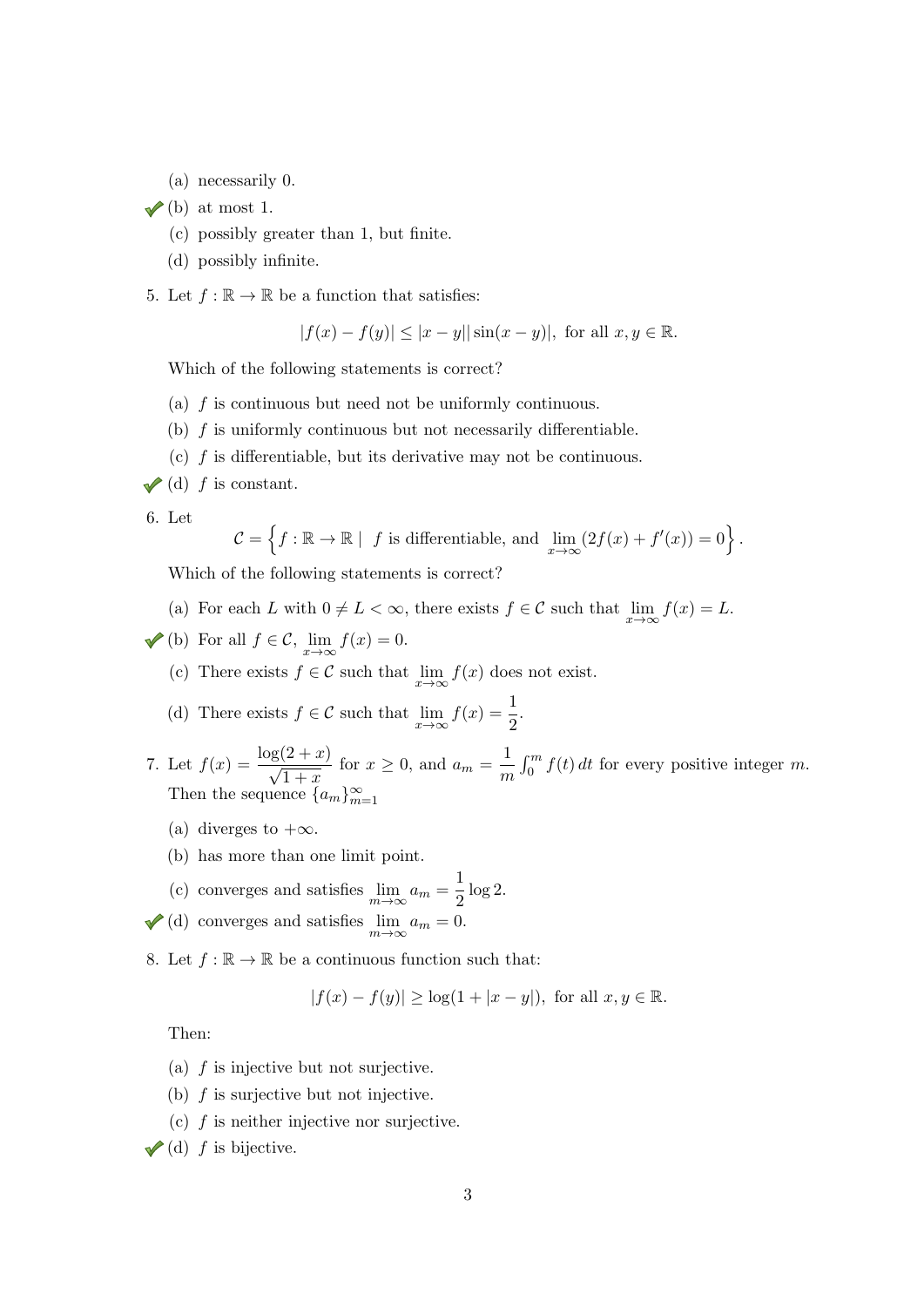9. What is the greatest integer less than or equal to

$$
\sum_{n=1}^{9999} \frac{1}{\sqrt[4]{n}}?
$$

 $\sqrt{a}$  1332

- (b) 1352
- (c) 1372
- (d) 1392
- 10. Consider the following sentences:
	- (I) For every connected subset Y of a metric space X, its interior  $Y^{\circ}$  is connected.
	- (II) For every connected subset Y of a metric space X, its boundary  $\partial Y$  is connected.

Which of the following options is correct?

- (a) (I) is true, but  $(II)$  is false.
- (b) (II) is true, but (I) is false.
- (c) (I) and (II) are both true.
- $\blacktriangleright$  (d) (I) and (II) are both false.
- 11. Consider a set  $\{A_1, \ldots, A_n\}$  of events,  $n > 1$ . Suppose that one of the events in  $\{A_1, \ldots, A_n\}$  is certain to occur, but that no more than two of them can occur. Suppose that for each  $1 \leq r, s \leq n$  such that  $r \neq s$ , the probability of  $A_r$  occurring is p, while the probability of both  $A_r$  and  $A_s$  occurring is q. Then:
	- (a)  $p \leq 1/n$  and  $q \leq 2/n$ .
	- (b)  $p \leq 1/n$  and  $q \geq 2/n$ .
- (c)  $p \geq 1/n$  and  $q \leq 2/n$ .
	- (d)  $p > 1/n$  and  $q > 2/n$ .
- 12. Let  $\{z_1, z_2, \ldots, z_7\}$  be a set of seven complex numbers with unit modulus. Assume that they form the vertices of a regular heptagon in the complex plane. Define

$$
w = \sum_{i < j} z_i z_j.
$$

Then:

- $\mathcal{V}(a)$   $w = 0$ .
	- (b)  $|w| =$ √ 7.
	- (c)  $|w| = 7$ .
	- (d)  $|w| = 1$ .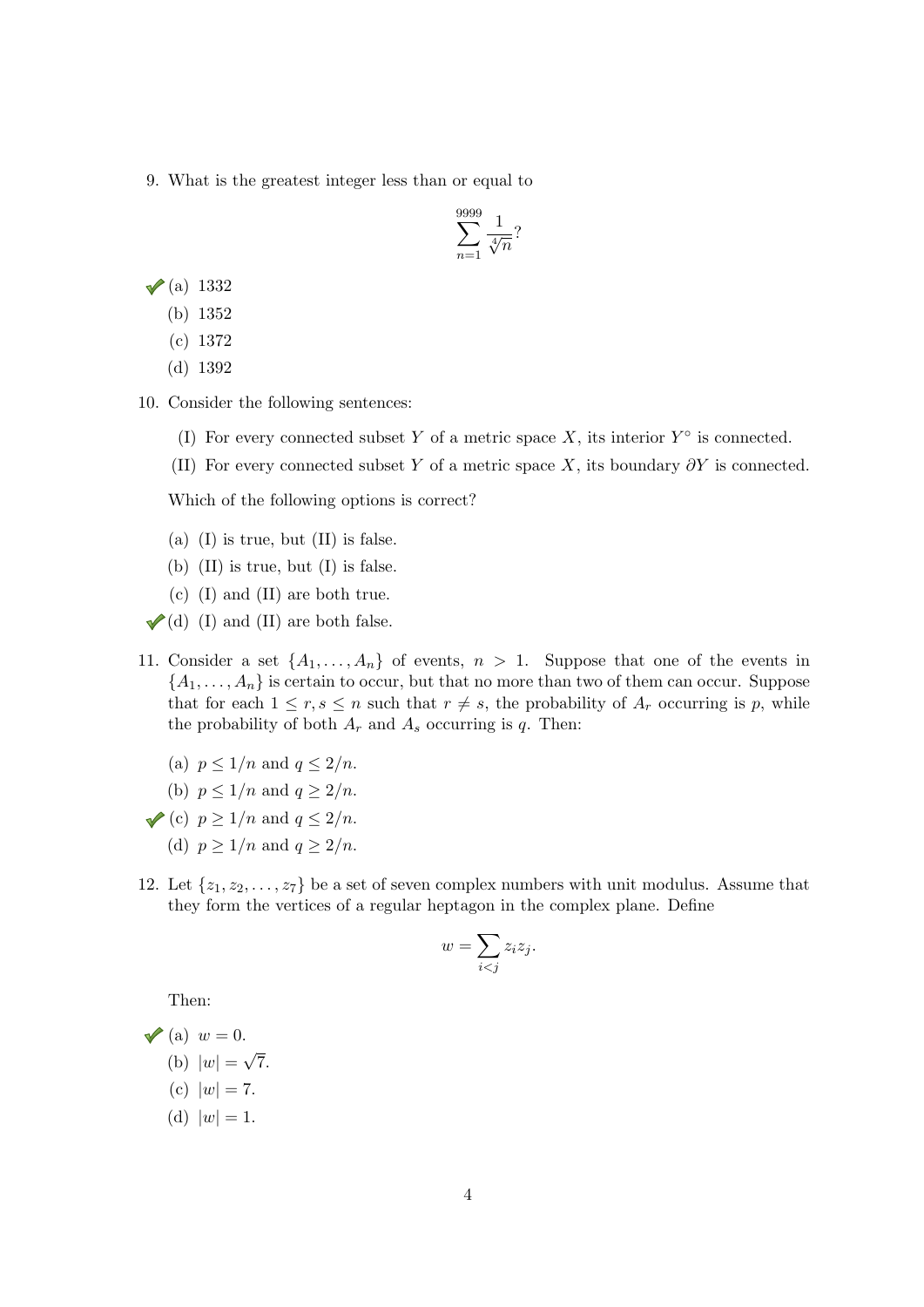- 13. Consider  $\mathbb{R}^3$  as the space of  $3 \times 1$  real matrices. The multiplicative group  $GL_3(\mathbb{R})$  of invertible  $3 \times 3$  real matrices acts on this space by left multiplication. What is the number of orbits for this action?
	- (a) 1.
- $\checkmark$  (b) 2.
	- (c) 4.
	- (d)  $\infty$ .
- 14. Let V be a finite dimensional vector space over R, and  $W \subset V$  a subspace. Then  $W \cap T(W) \neq \{0\}$  for every linear automorphism  $T: V \to V$  if and only if:
	- (a)  $W = V$ . (b)  $\dim W < \frac{1}{2} \dim V$ . (c) dim  $W = \frac{1}{2}$  $rac{1}{2}$  dim V. (d) dim  $W > \frac{1}{2}$  dim V.

15. Let  $A \in M_n(\mathbb{C})$ . Then  $\begin{pmatrix} A & A \\ 0 & A \end{pmatrix}$  $0 \quad A$ ) is diagonalizable if and only if:

- $\blacktriangleright$  (a)  $A = 0$ .
	- (b)  $A = I$ .
	- (c)  $n = 2$ .
	- (d) None of the other three options.
- 16. Let  $T: \mathbb{C} \to \mathbb{R}$  be the map defined by  $T(z) = z + \overline{z}$ . For a C-vector space V, consider the map

 $\varphi: \{f: V \to \mathbb{C} \mid f \text{ is } \mathbb{C}\text{-linear}\}\to \{g: V \to \mathbb{R} \mid g \text{ is } \mathbb{R}\text{-linear}\},\$ 

defined by  $\varphi(f) = T \circ f$ . Then this map is

- (a) injective, but not surjective.
- (b) surjective, but not injective.
- $\checkmark$  (c) bijective.
	- (d) neither injective nor surjective.
- 17. Which of the following statements is correct for every linear transformation  $T : \mathbb{R}^3 \to \mathbb{R}^3$ such that  $T^3 - T^2 - T + I = 0$ ?
	- (a)  $T$  is invertible as well as diagonalizable.
- $\blacktriangleright$  (b) T is invertible, but not necessarily diagonalizable.
	- $(c)$  T is diagonalizable, but not necessarily invertible.
	- (d) None of the other three statements.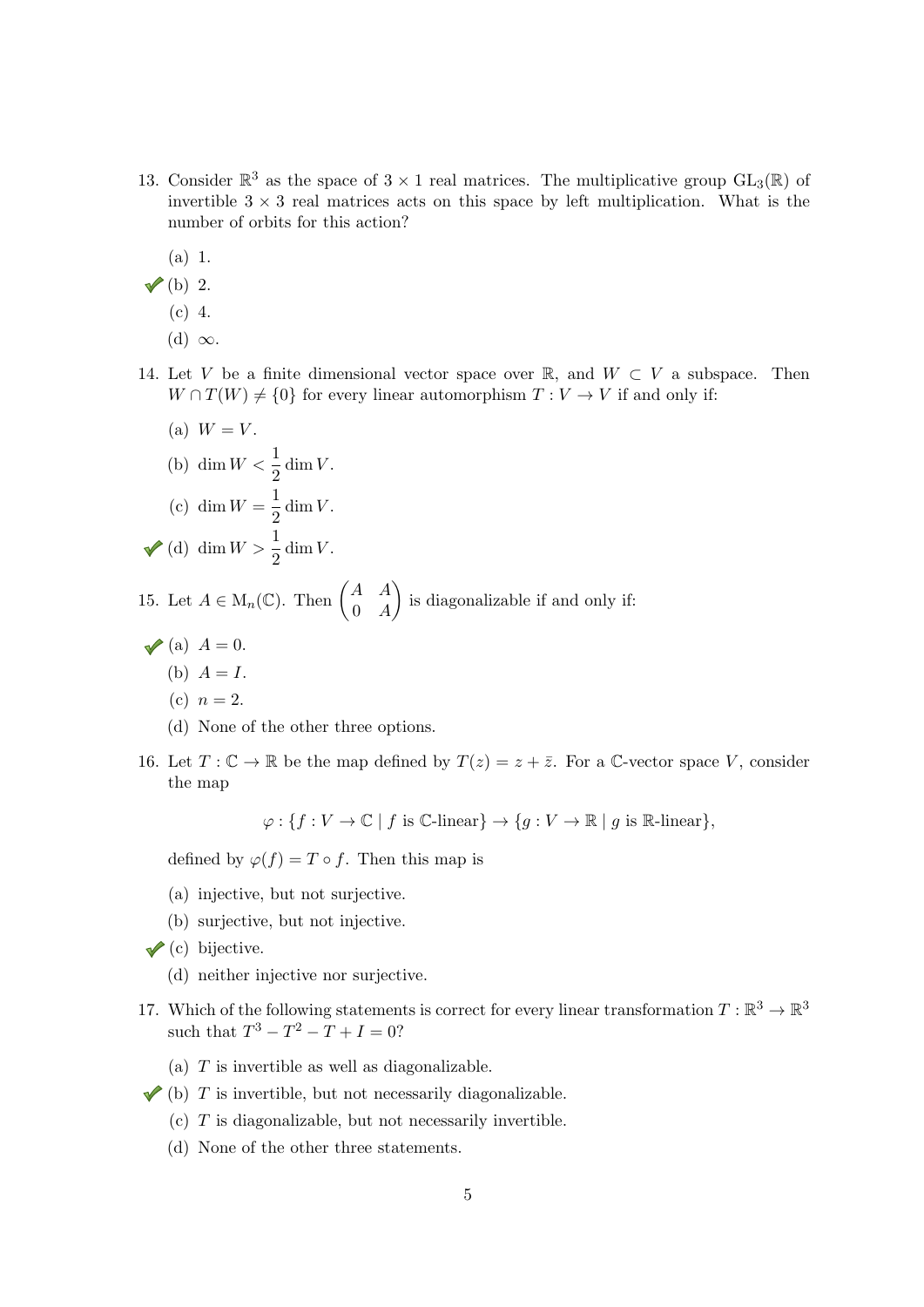- 18. Let  $n \geq 2$ . Which of the following statements is true for every  $n \times n$  real matrix A of rank one?
- (a) There exist matrices  $P, Q \in M_n(\mathbb{R})$  such that all the entries of the matrix  $P A Q$  are equal to 1.
	- (b) There exists an invertible matrix  $P \in M_n(\mathbb{R})$  such that  $PAP^{-1}$  is a diagonal matrix.
	- (c) A has a nonzero eigenvalue.
	- (d) The vector  $(1, 1, \ldots, 1) \in \mathbb{R}^n$  is an eigenvector for A.
- 19. Let  $m, n$  be positive integers. Then the greatest common divisor (gcd) of the polynomials  $x^m - 1$  and  $x^n - 1$  in the ring  $\mathbb{C}[x]$  equals
	- (a)  $x^{\min(m,n)} 1$ .
	- (b)  $x 1$ .

$$
\sqrt{\left( \text{c} \right) \ x^{\gcd(m,n)}} - 1.
$$

- (d) None of the other three options.
- 20. Let  $A_4$  denote the group of even permutations of  $\{1, 2, 3, 4\}$ . Consider the following statements:
	- (I) There exists a surjective group homomorphism  $A_4 \to \mathbb{Z}/4\mathbb{Z}$ .
	- (II) There exists a surjective group homomorphism  $A_4 \to \mathbb{Z}/3\mathbb{Z}$ .

Which of the following statements is correct?

- (a) (I) is true and (II) is false.
- $\checkmark$  (b) (II) is true and (I) is false.
	- (c) (I) and (II) are both true.
	- (d) (I) and (II) are both false.

## PART B

True/False Questions.

- 1. There exists no monotone function  $f : \mathbb{R} \to \mathbb{R}$  which is discontinuous at every rational number. **F**
- 2. Let  $C([0,1])$  denote the set of continuous real valued functions on [0, 1], and  $\mathbb{R}^{\mathbb{N}}$  the set of all sequences of real numbers. Then there exists an injective map from  $C([0, 1])$  to  $\mathbb{R}^{\mathbb{N}}$  . **T**
- 3. Let  ${a_n}_{n=1}^{\infty}$  be a bounded sequence of positive real numbers. Then: **T**

$$
\limsup_{n \to \infty} \frac{1}{a_n} = \frac{1}{\liminf_{n \to \infty} a_n}.
$$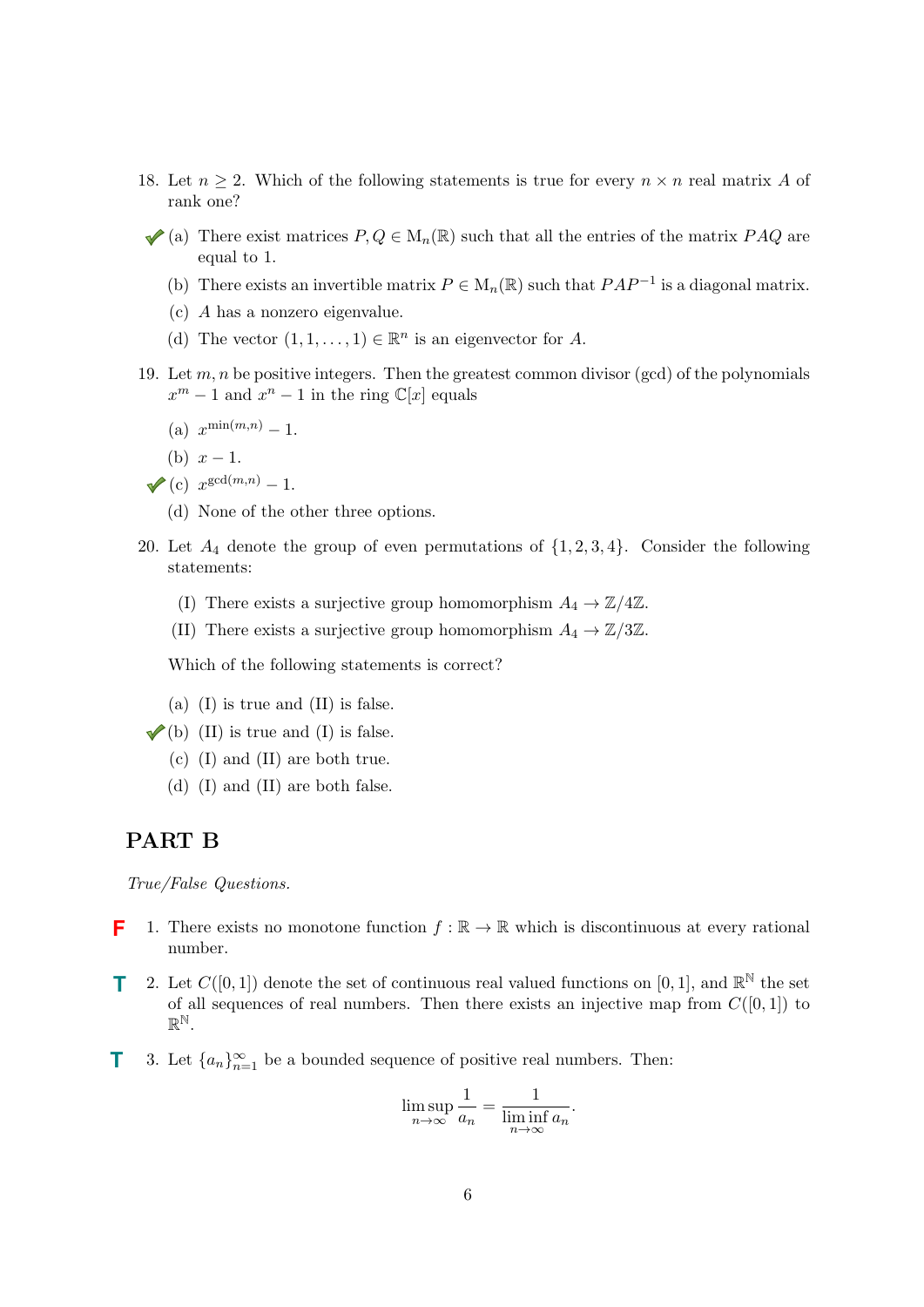**T** 4. Let  $C([0,1])$  denote the metric space of continuous real valued functions on  $[0,1]$  under the supremum metric - i.e., the distance between f and g in  $C([0, 1])$  equals

$$
\sup\{|f(x) - g(x)| \mid x \in [0, 1]\}.
$$

Let  $Q \subset C([0,1])$  be the set of all polynomials in  $\mathbb{R}[x]$  in which the coefficient of  $x^2$  is 0. Then  $Q$  is dense in  $C([0, 1])$ .

- 5. If X is a metric space such that every continuous function  $f: X \to \mathbb{R}$  is uniformly continuous, then  $X$  is compact. **F**
- 6. Let X be a metric space, and let  $C(X)$  denote the R-vector space of continuous real valued functions on X. Then X is infinite if and only if  $\dim_{\mathbb{R}} C(X) = \infty$ . **T**
- 7. Let A be a countable union of lines in  $\mathbb{R}^3$ . Then  $\mathbb{R}^3 \setminus A$  is connected. **T**
- 8. An invertible linear map from  $\mathbb{R}^2$  to itself takes parallel lines to parallel lines. **T**
- 9. For any matrix C with entries in  $\mathbb{C}$ , let  $m(C)$  denote the minimal polynomial of C, and  $p(C)$  its characteristic polynomial. Then for any  $n \in \mathbb{N}$ , two matrices  $A, B \in M_n(\mathbb{C})$ are similar if and only if  $m(A) = m(B)$  and  $p(A) = p(B)$ . **F**
- **T** 10. Let  $A, B \in M_3(\mathbb{R})$ . Then

$$
\det(AB - BA) = \frac{\text{tr}[(AB - BA)^3]}{3}.
$$

**F** 11. There exist an integer  $r \ge 1$  and a symmetric matrix  $A \in M_r(\mathbb{R})$  such that for all  $n \in \mathbb{N}$ , we have: √ √

$$
2^{\sqrt{n}} \le |\text{tr}(A^n)| \le 2020 \cdot 2^{\sqrt{n}}.
$$

- **1** 12. The polynomial  $1 + x + \frac{x^2}{2!} + \cdots + \frac{x^{101}}{101!}$  is irreducible in  $\mathbb{Q}[x]$ .
- 13. There exists an integer  $n > 3$  such that the group of units of the ring  $\mathbb{Z}/2^n\mathbb{Z}$  is cyclic. **F**
- 14. For every surjective ring homomorphism  $\varphi : R \to S$ , we have  $\varphi(R^{\times}) = S^{\times}$ . **F**
- **F** 15. Let G be a finite group and P a p-Sylow subgroup of G, where p is a prime number. Then for every subgroup H of G,  $H \cap P$  is a p-Sylow subgroup of H.
- **1** 16. Let  $G$  be an abelian group, with identity element  $e$ . If

$$
\{g \in G \mid g = e \text{ or } g \text{ has infinite order}\}\
$$

is a subgroup of G, then either all elements of  $G \setminus \{e\}$  have infinite order, or all elements of G have finite order.

- **F** 17. There exists a natural number n, with  $1 < n \leq 10$ , such that  $x^n$  and x are conjugate for every element x of  $S_7$ , the group of permutations of  $\{1, \ldots, 7\}$ .
- 18. Every noncommutative ring has at least 10 elements. **F**